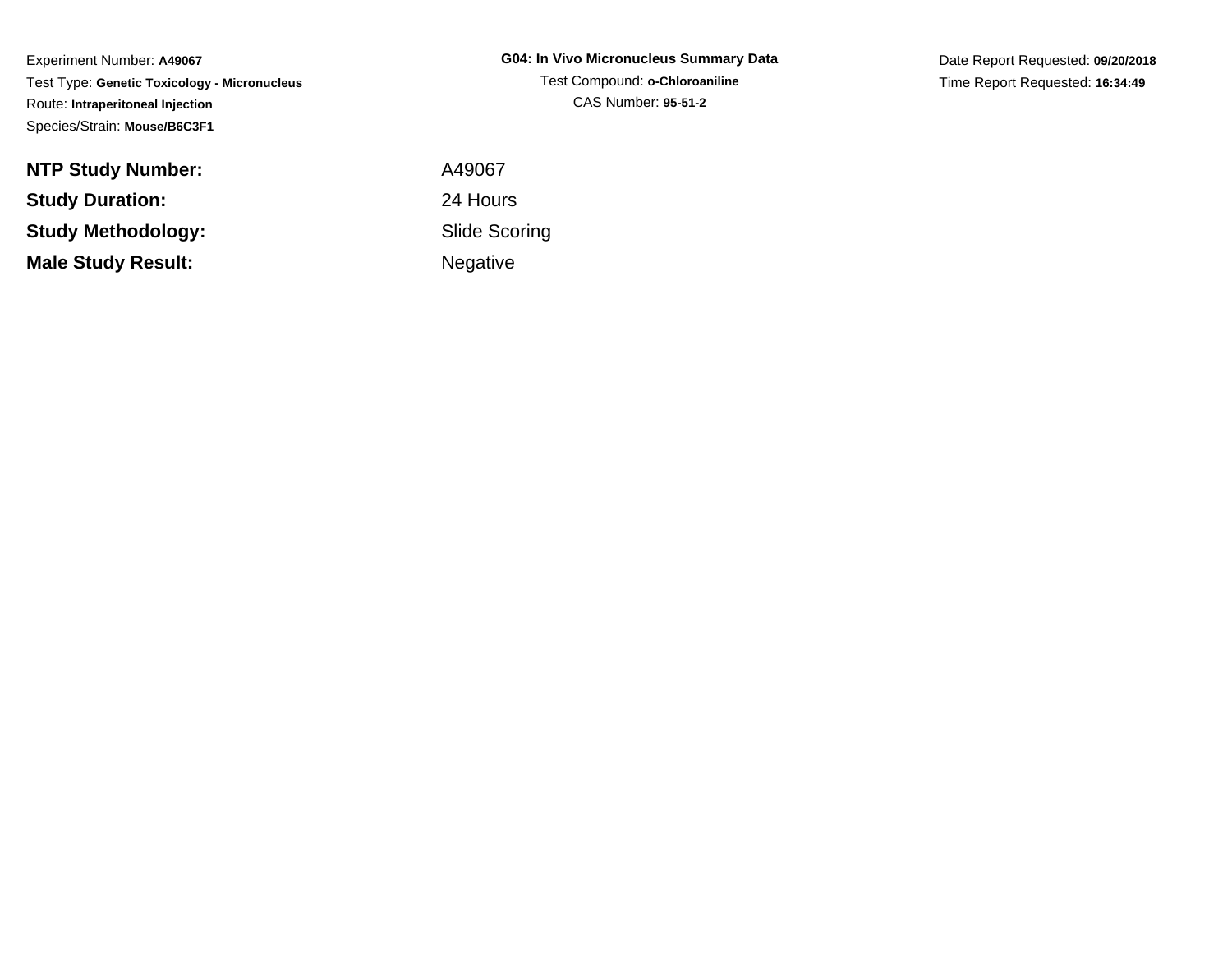Experiment Number: **A49067**

Test Type: **Genetic Toxicology - Micronucleus**

Route: **Intraperitoneal Injection**

Species/Strain: **Mouse/B6C3F1**

| Tissue: Bone marrow; Sex: Male; Number of Treatments: 1; Time interval between final treatment and cell sampling: 24 h |         |                  |             |                  |  |  |
|------------------------------------------------------------------------------------------------------------------------|---------|------------------|-------------|------------------|--|--|
|                                                                                                                        | $%$ PCE |                  |             |                  |  |  |
| Dose (mg/kg)                                                                                                           | N       | Mean $\pm$ SEM   | p-Value     | Mean $\pm$ SEM   |  |  |
| Vehicle Control <sup>1</sup>                                                                                           | 5       | $1.10 \pm 0.33$  |             | $39.50 \pm 3.54$ |  |  |
| 125.0                                                                                                                  | 5       | $2.30 \pm 0.86$  | 0.0197      | $34.30 \pm 3.69$ |  |  |
| 250.0                                                                                                                  | 5       | $2.80 \pm 0.58$  | $0.0032*$   | $43.60 \pm 4.93$ |  |  |
| 500.0                                                                                                                  | 5       | $3.40 \pm 0.56$  | $< 0.001$ * | $35.10 \pm 2.66$ |  |  |
| 750.0                                                                                                                  | 4       | $1.38 \pm 0.43$  | 0.2999      | $43.38 \pm 3.18$ |  |  |
| Trend p-Value                                                                                                          |         | 0.2020           |             |                  |  |  |
| Positive Control <sup>2</sup>                                                                                          | 5       | $13.00 \pm 2.03$ | $< 0.001$ * | $37.30 \pm 2.87$ |  |  |
| <b>Trial Summary: Negative</b>                                                                                         |         |                  |             |                  |  |  |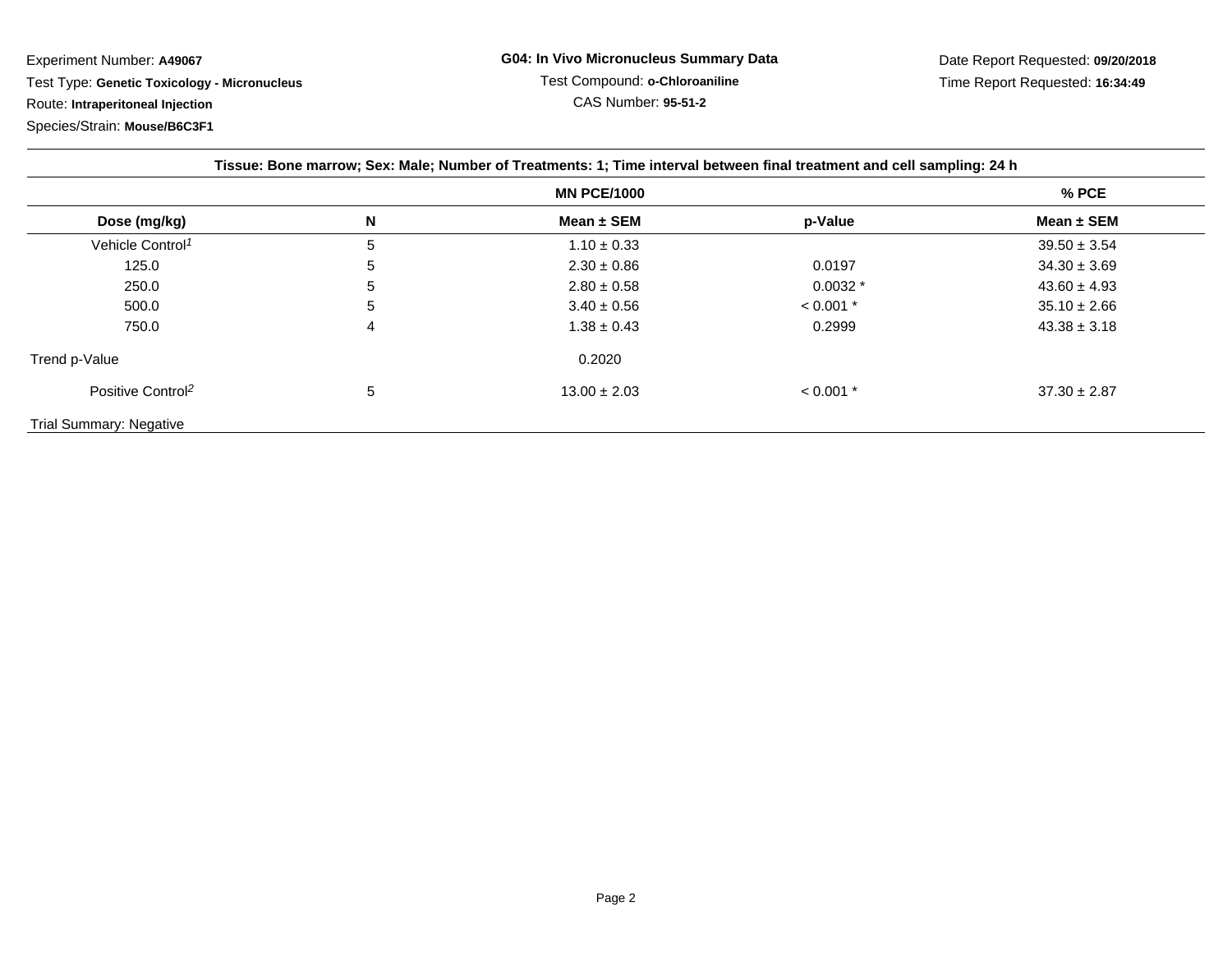Experiment Number: **A49067**

Test Type: **Genetic Toxicology - Micronucleus**

Route: **Intraperitoneal Injection**

Species/Strain: **Mouse/B6C3F1**

| Tissue: Bone marrow; Sex: Male; Number of Treatments: 1; Time interval between final treatment and cell sampling: 24 h |       |                  |             |                  |  |  |
|------------------------------------------------------------------------------------------------------------------------|-------|------------------|-------------|------------------|--|--|
|                                                                                                                        | % PCE |                  |             |                  |  |  |
| Dose (mg/kg)                                                                                                           | N     | Mean $\pm$ SEM   | p-Value     | Mean $\pm$ SEM   |  |  |
| Vehicle Control <sup>1</sup>                                                                                           | 5     | $3.80 \pm 1.94$  |             | $45.20 \pm 4.36$ |  |  |
| 125.0                                                                                                                  | 5     | $1.50 \pm 0.35$  | 0.9553      | $44.80 \pm 5.80$ |  |  |
| 250.0                                                                                                                  | 5     | $2.20 \pm 0.51$  | 0.8666      | $41.40 \pm 2.96$ |  |  |
| 500.0                                                                                                                  | 5     | $2.00 \pm 0.65$  | 0.8981      | $44.60 \pm 3.58$ |  |  |
| 750.0                                                                                                                  | 3     | $1.67 \pm 0.33$  | 0.9002      | $50.67 \pm 0.88$ |  |  |
| 1000.0                                                                                                                 | 4     | $3.25 \pm 1.45$  | 0.6296      | $40.00 \pm 5.34$ |  |  |
| Trend p-Value                                                                                                          |       | 0.5370           |             |                  |  |  |
| Positive Control <sup>2</sup>                                                                                          | 5     | $12.60 \pm 2.30$ | $< 0.001$ * | $41.40 \pm 2.77$ |  |  |
| <b>Trial Summary: Negative</b>                                                                                         |       |                  |             |                  |  |  |